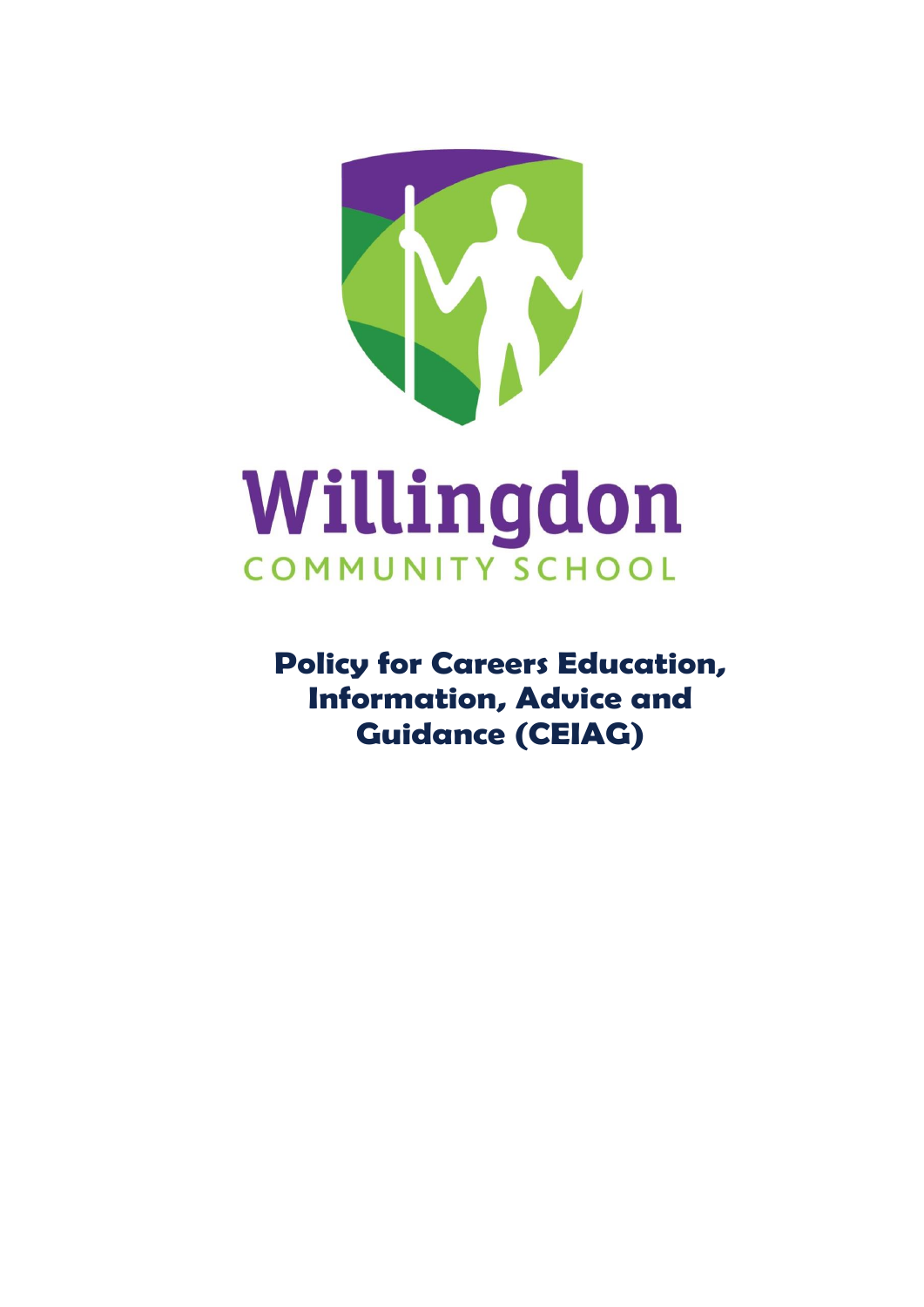# **Willingdon Community School Policy for Careers Education, Information, Advice and Guidance (CEIAG)**

| School Vision | Willingdon Community School seeks to maximise the life chances of all of our young people and so it is<br>crucial to prepare young people for life beyond school and college as per our vision of "Preparing to take<br>the next steps in life".                                                                                                                                                                                                                                                                                                                                                                                                                                                                                                                                                                                                                                                                                                                                                                                                                                                                                                                                                                                                                                                                                                                                                                                                                                                                                                                                                                                                                                                                                                                              |
|---------------|-------------------------------------------------------------------------------------------------------------------------------------------------------------------------------------------------------------------------------------------------------------------------------------------------------------------------------------------------------------------------------------------------------------------------------------------------------------------------------------------------------------------------------------------------------------------------------------------------------------------------------------------------------------------------------------------------------------------------------------------------------------------------------------------------------------------------------------------------------------------------------------------------------------------------------------------------------------------------------------------------------------------------------------------------------------------------------------------------------------------------------------------------------------------------------------------------------------------------------------------------------------------------------------------------------------------------------------------------------------------------------------------------------------------------------------------------------------------------------------------------------------------------------------------------------------------------------------------------------------------------------------------------------------------------------------------------------------------------------------------------------------------------------|
| Overall Aims  | The Careers Education programme is designed to help students make the most of themselves and their<br>opportunities. In particular, it aims to help them:<br>Develop their knowledge and understanding of the changing nature of work, learning and careers<br>Extend their understanding of opportunities in learning and work<br>$\bullet$<br>Increase their knowledge of labour market information<br>Make good use of information and guidance<br>$\bullet$<br>Develop and use their self-knowledge when thinking about, and making course and other choices<br>Develop and use the skills they need to review achievements, plan future actions, make decisions,<br>$\bullet$<br>present themselves well and cope with change and transition                                                                                                                                                                                                                                                                                                                                                                                                                                                                                                                                                                                                                                                                                                                                                                                                                                                                                                                                                                                                                             |
| Principles    | Willingdon Community School believes that a young person's career begins with their pathway through<br>learning and work. All young people are entitled to a planned programme of careers education and<br>guidance to help them make appropriate and well-informed choices between the ages of 14 and 19 years<br>old.<br>This planned programme of activities will be integrated into their experience of the whole curriculum, based<br>on a partnership with students and their parents/carers. The programme will be presented in an impartial<br>manner, be confidential and differentiated to suit the requirements of each individual student and will<br>promote equality of opportunity, diversity and inclusion.<br>Willingdon Community School will also provide support and guidance on the six learning areas for lifelong<br>career development to ensure that learners grow throughout life, explore possibilities, manage their<br>careers, create opportunities, balance life and work and understand how economy, politics and society<br>connect with their career.                                                                                                                                                                                                                                                                                                                                                                                                                                                                                                                                                                                                                                                                                       |
| Policies      | Schools have a statutory duty to provide careers education in Year 7-11 as required by the 2011 Education<br>Act, DFE 2018 Careers Strategy and the Gatsby Benchmark toolkit<br>https://www.careersandenterprise.co.uk/careers-leaders/gatsby-benchmarks/and to give students access<br>to careers information and guidance.<br>Willingdon Community School follows 2021: New Career Development Framework (thecdi.net) and<br>Enterprise Education 7-19 as well as the Statutory guidance for schools and guidance for further education<br>colleges and sixth form colleges 2021 new statutory careers guidance<br>We welcome visiting professionals to our College to broaden our students learning opportunities and<br>enhance their knowledge of future career options. The policy, available for download below, sets out the<br>school's arrangements for managing the access of providers to pupils at the school to give them<br>information about the provider's education or training offer. This complies with the school's legal<br>obligations under Section 42B of the Education Act 1997. provider access policy.docx<br>Willingdon Community School is committed to Equality: we work to ensure that there is equality of<br>opportunity for all members of our community across a range of strands, which include: race, disability,<br>gender (including transgender), sexual orientation, religion and age as well as any other factors which<br>have the potential to cause discrimination, e.g. socio-economic factors. Therefore, an Equality Impact<br>Assessment (EIA) is carried out as part of the review process of this policy.<br>For specific reference to these strands please refer to the Equalities policy. Equality Policy June 2021.pdf |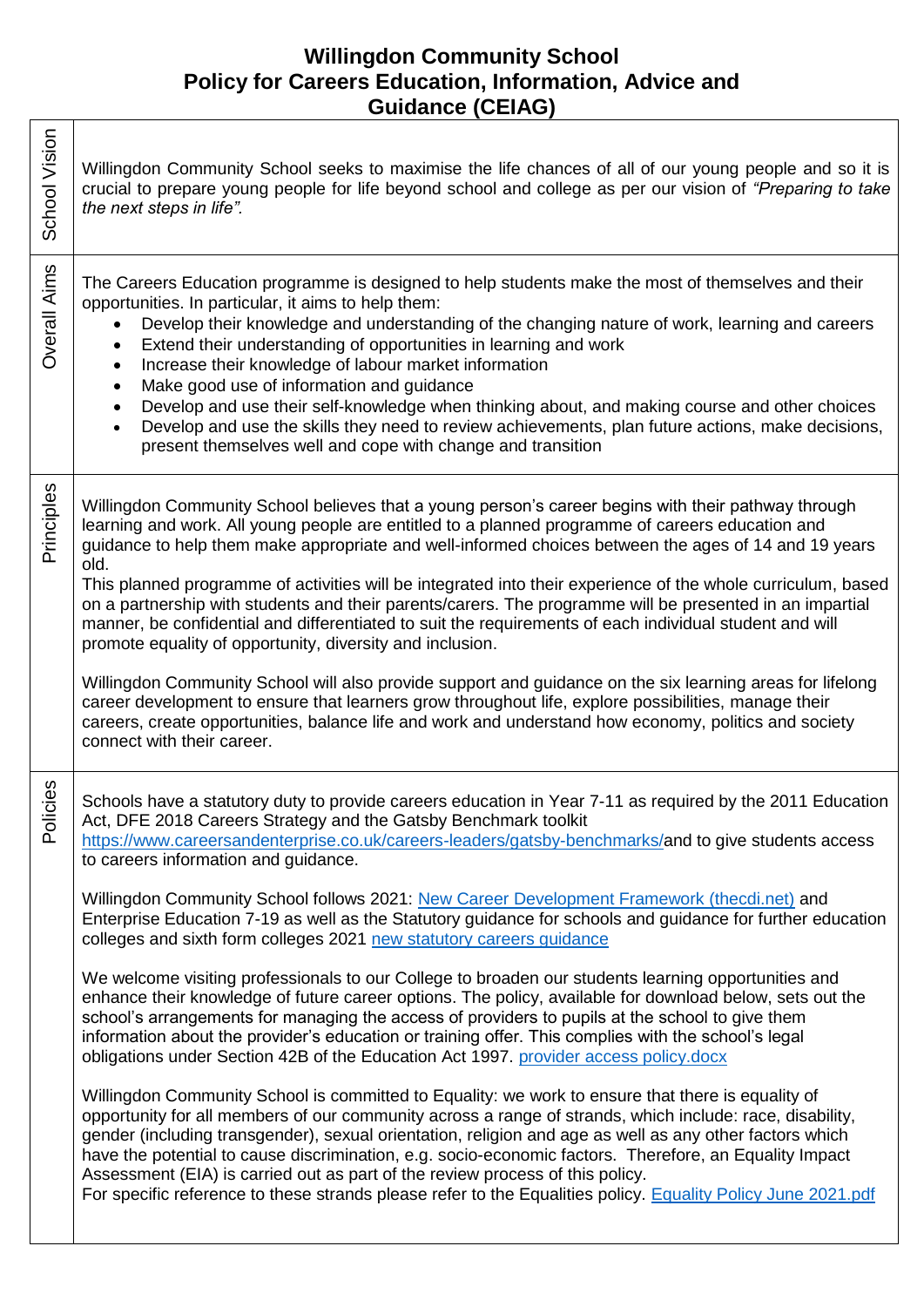Willingdon Community School is committed to providing a planned programme of Careers Education for all students in Years 7-11, together with appropriate Information, Advice and Guidance (CEIAG)

#### **Governors and Staff are committed to:**

- Providing a planned differentiated programme of activities to which all students are entitled and will have access.
- Securing independent and impartial careers guidance for Y7 11 through the employment of a level 6 career adviser\*, working closely with the Youth Employability Service (YES) and other external L6 advisers where appropriate, to ensure that no student is disadvantaged in gaining access to education, training or work.
- Ensuring that, wherever possible, students' progress to an opportunity in further education, training or employment.
- Involving young people and their parents/carers in programme activities and further developments.
- Engaging with the Enterprise Advice Network and Local Careers Hub for support, training and advice.
- Maintaining the *Quality in Careers Standard*

#### **Our careers strategy is informed by these current priorities; -**

- Ensuring students are informed about all possible post y11 pathways including apprenticeships, vocational courses and T levels.
- Supporting students in planning and managing their progression that takes into account LMI and Post Covid United Kingdom.
- Ensuring that the needs of specific groups of students are met, such as those defined as Pupil Premium, looked after, young carers and those with special education needs
- Supporting individual aspirations, improving attainment and positive destinations by embedding careers education throughout the curriculum.
- Developing students' employability skills, especially those associated with career adaptability, resilience, enterprise and employability.
- Improving student's working lives by helping them to recognise the importance of contributing to the wellbeing of others through paid and voluntary work.
- Use the Compass Plus tracker to monitor and improve our Gatsby Benchmarks and record provision at the individual student level.
- Working with employers, FE and HE education, community, business partners to meet students' career development needs.
- Ensuring that year 10 receive meaningful work experience and employability opportunities through Aspiration week.

# **Management**

Provision

Alison Borrell who is the Careers Leader and Associate Assistant Head manages the programme which is overseen by the Headteacher Emily Beer. This person liaises with the Directors of Student Progress, who in turn liaise with tutors (who deliver the programme) and oversee programme delivery.

A careers coordinator (Sarah Rooney) provides 1:1 information and advice to students and manages the administration of college applications and further destination information.

Alison Borrell also oversees the organisation of Aspiration Week that all year 10 students are involved in.

Jo Saunders is the link governor for careers, responsible for ensuring that the school works towards achieving the 8 Gatsby Benchmarks and the Quality in Careers Standard.

Marie Lucraft is the Enterprise Adviser who works strategically with the school to bring together business and education.

Ruth Francis is the Careers and Enterprise coordinator.

Commitment Commitment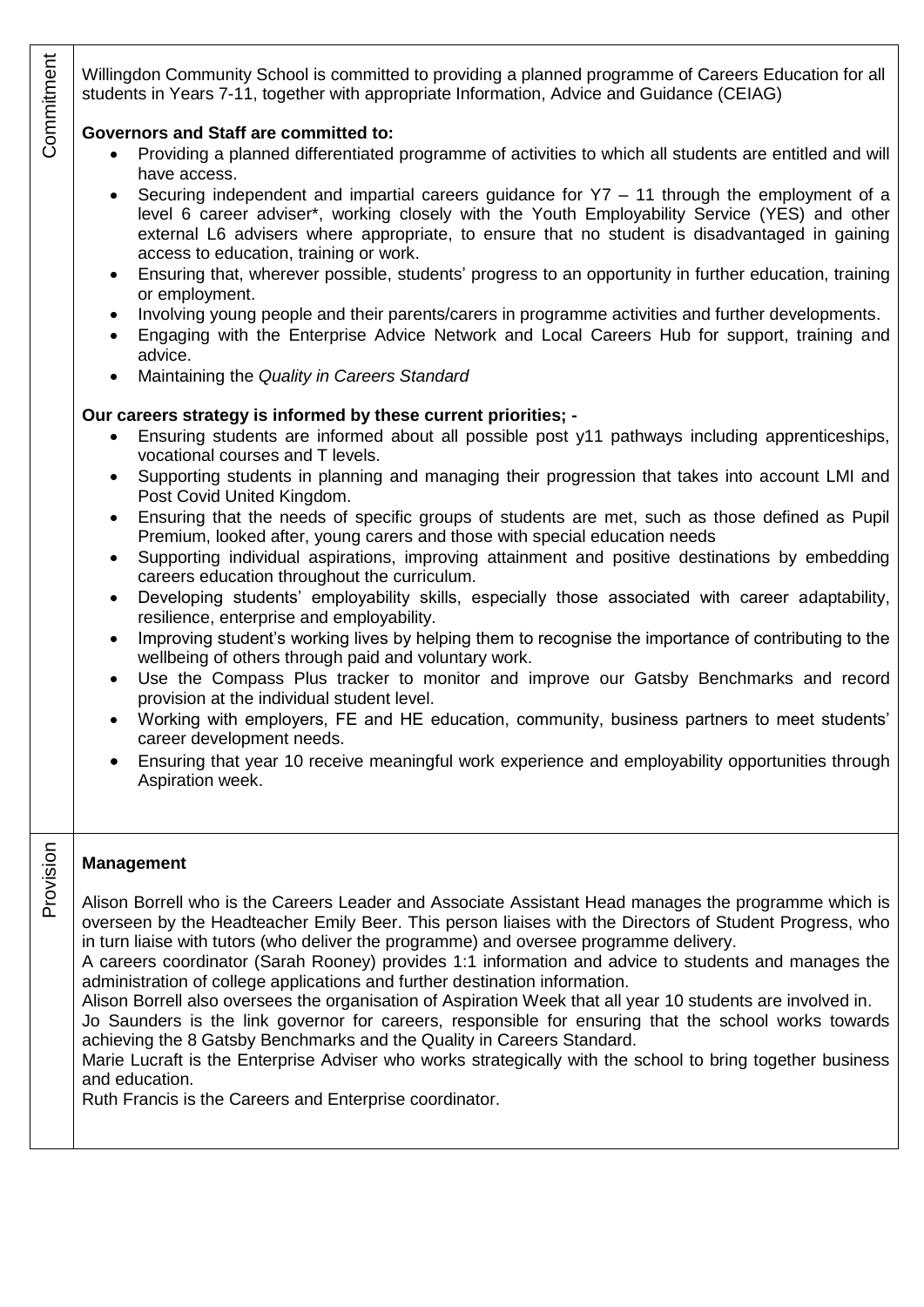#### **Delivery**

The Careers Education Programme is underpinned by the eight Gatsby Benchmarks to ensure that we deliver all the elements of an excellent careers programme. [Willingdon Learning Journey.docx](Willingdon%20Learning%20Journey.docx)

In terms of delivery, all staff have a responsibility to provide careers education information and advice; and whilst the delivery is a predominantly taught approach within tutorial lessons, all staff are expected to contribute through roles as tutors and curriculum subject teachers in addition to specific staff responsibilities for CEIAG. Careers learning is also delivered through the RHSE and the Enterprise Curriculum.

Our programme includes; -

- Careers education sessions
- Career guidance activities and assemblies
- Employer talks and workshops
- Visits to further and higher education establishments and careers fairs.

Other focused events that take place on an annual basis include; -

- Year 10 and 11 Information Evening in Term 1
- Year 9 KS3 -4 Curriculum Pathway Evening in term 3
- Involvement in the 'Widening Participation' scheme
- Access to College taster sessions in term 6
- Year 10 Aspiration Week in term 5 and Year 11 Mock interview day.

We also annually attend the biggest local careers fair 'The Big Futures Show.' We have long-established links with the University of Brighton and work with them on their First Generation Scholar scheme. To raise aspirations, we work closely with Uni Connect and The Girls Network, have a dedicated Enterprise Advisor and work closely with the Enterprise Coordinators and the CEAIG Hub.

# **Resources**

Careers lessons are based around the 'Steps Programme' and our school library has relevant, up to date information in a range of formats. Students have supervised access to IT facilities, including Careers software – START and the internet. Specialist support is available for individuals with learning difficulties and/or disabilities.

# **Guidance**

Guidance is provided by our school Careers Adviser, Sarah Rooney \* and other external level 6 providers where appropriate. We have strong links with the Youth Employability Service (YES) to identify potential NEETs early and support them pre-emptively. All guidance aims to be impartial, confidential (within policy guidelines), responsive to students' needs and based on the principle of equality. Students can also access guidance through a range of websites and books provided. In addition to this, Mrs Rooney has 'careers drop in' sessions which can be booked with her directly, for any student who requires careers advice.

National websites for guidance:-National Careers Website<https://nationalcareers.service.gov.uk/> National Apprenticeships Website<https://www.gov.uk/apply-apprenticeship>

# **Training**.

Training needs are identified through the annual needs assessment and appropriate arrangements made, often with support from local colleges.

The Careers Leader regularly attends Careers Hub and Training meetings for career updates as necessary. Information is then brought back into the school and shared with other staff members.

Provisio n